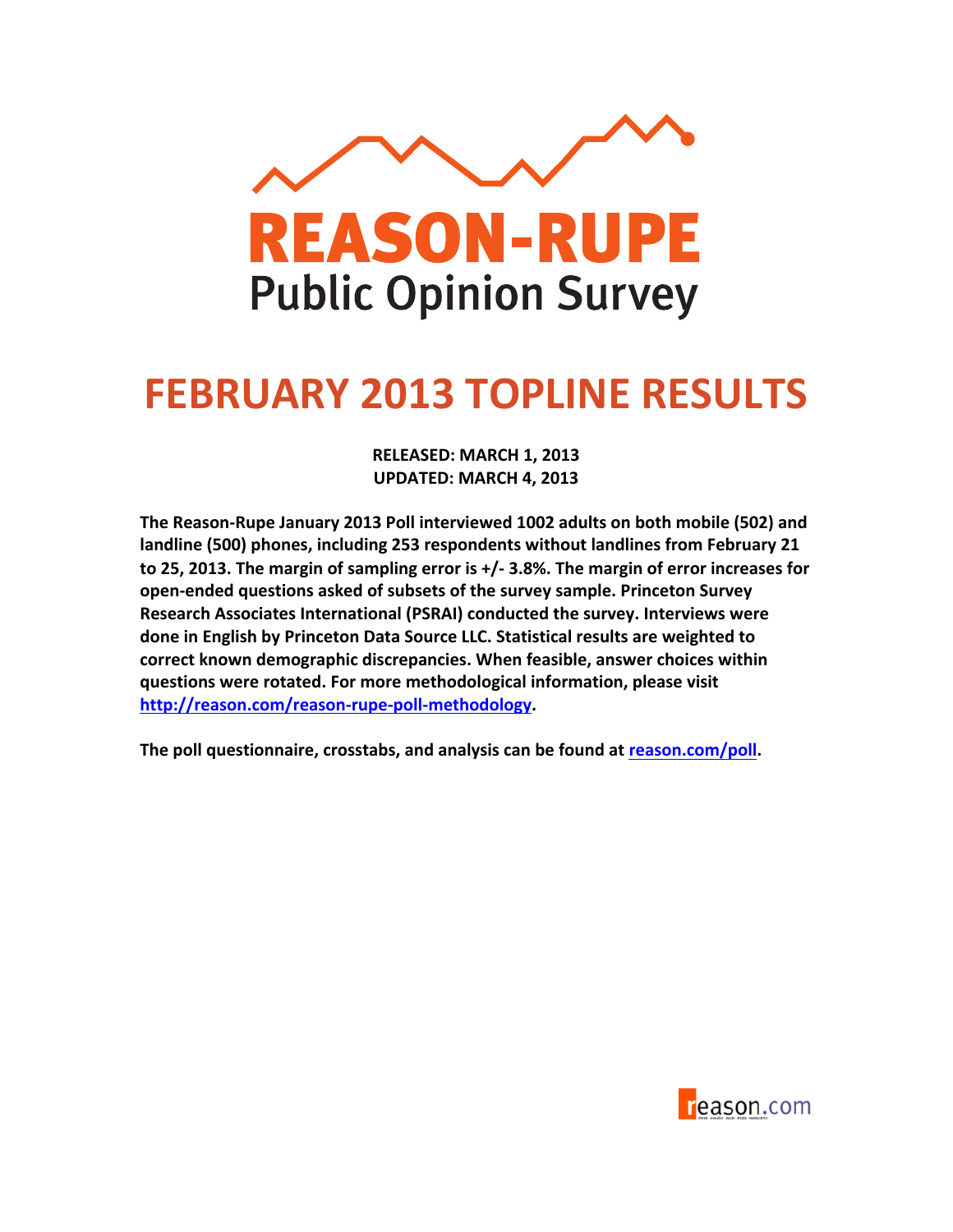- 1. Do you approve or disapprove of the way Barack Obama is handling his job as president?
	- Approve.............................................................51%
	- Disapprove ........................................................43%
	- DK/Refused ......................................................... 6%
	- Total .................................................................100%
- 2. Do you approve or disapprove of the way Barack Obama is handling the economy?
	- Approve .............................................................47%
	- Disapprove.........................................................49%
	- DK/Refused.......................................................... 4%
	- Total .................................................................100%
- 3. Do you approve or disapprove of the job the U.S. Congress is doing?
	- Approve .............................................................14%
	- Disapprove.........................................................77%
	- DK/Refused.......................................................... 8%
	- Total .................................................................100%
- 4. Generally speaking, would you say things in this country are heading in the right direction or in the wrong direction?
	- Right!direction...................................................35%
	- Wrong!direction................................................59%
	- Neither!................................................................ 3%
	- DK/Refused.......................................................... 4%
	- Total .................................................................100%
- 5. President Obama won't be running in the next presidential election in 2016. Thinking ahead, who would you MOST like to see run for president in 2016? (OPEN)
	- Hillary!Clinton ....................................................22%
	- Marco!Rubio........................................................ 3%
	- Chris!Christie........................................................ 3%
	- Joe!Biden.............................................................. 2%
	- Ron!Paul............................................................... 2%
	- Other..................................................................14%
	- Don't!know/Refused!(VOL.).............................53%
	- Total .................................................................100%
- 6. In thinking about your own children or the next generation of Americans, which of the following concerns you the most?
	- Terrorism!and!war.............................................. 7%
	- Gun!violence......................................................13%
	- A weak economy and lack of jobs................... 45%
	- Government debt and deficits.......................... 17%
	- Environmental!problems................................... 7%
	- Or!something!else............................................... 8%
	- DK/Refused.......................................................... 2%
	- Total .................................................................100%
- 7. The federal minimum wage is \$7.25 per hour. Do you favor or oppose President Obama's proposal to raise the minimum wage to \$9 per hour?
	- Favor ..................................................................66%
	- Oppose...............................................................30%
	- DK/Refused.......................................................... 3%
	- Total .................................................................100%
- 8. What about if raising the minimum wage caused some employers to lay off workers? Would you favor or oppose raising the minimum wage?
	- Favor ..................................................................37%
	- Oppose...............................................................56%
	- DK/Refused.......................................................... 6%
	- Total .................................................................100%
- 9. Do you think raising the minimum wage would (reduce) the number of jobs, (increase) the number of jobs, or have no impact on the number of jobs?
	- Reduce the number of jobs ............................... 42%
	- Increase the number of jobs............................. 13%
	- Have no impact on the number of jobs.......... 41%
	- DK/Refused.......................................................... 5%
	- Total .................................................................100%



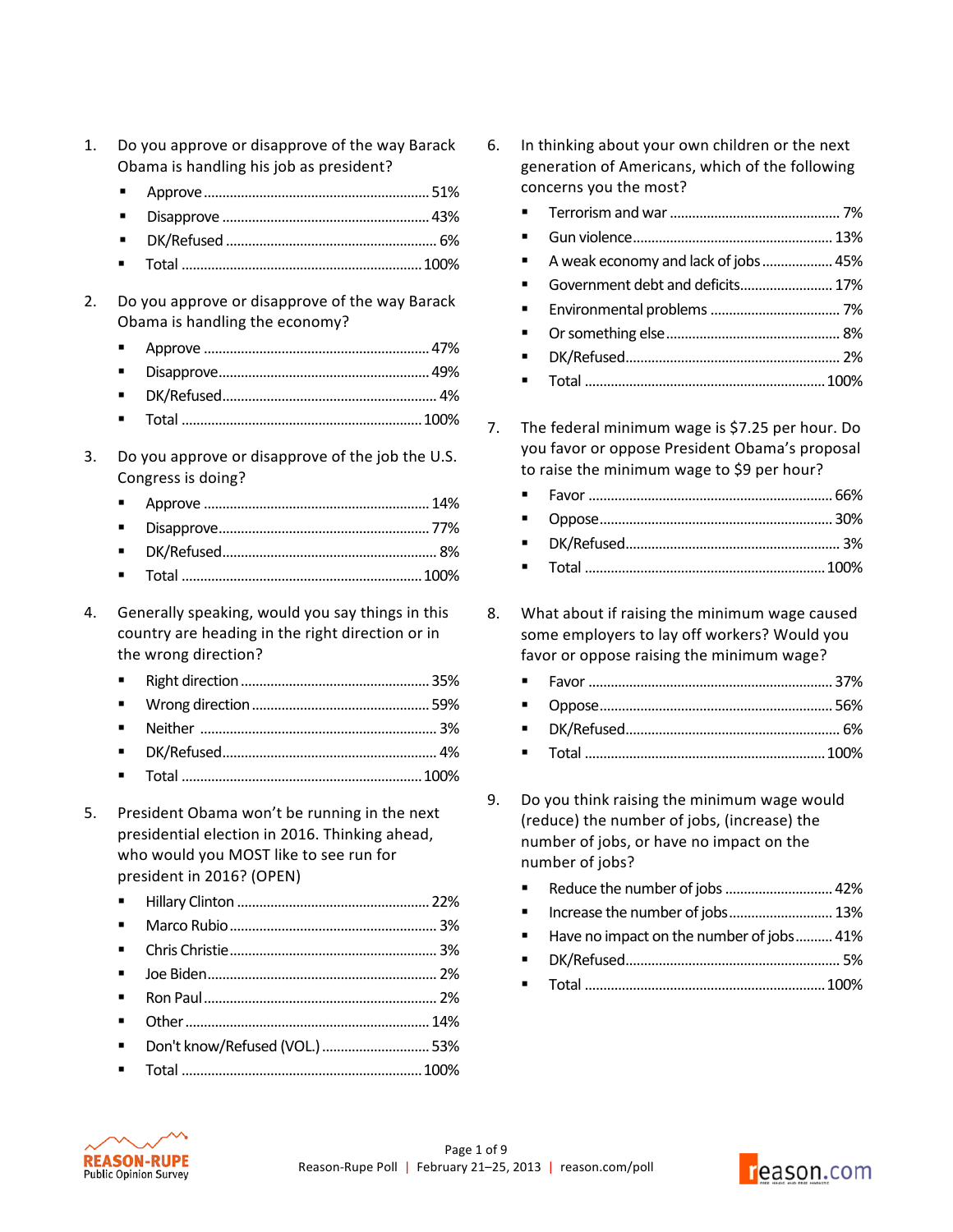- 10. How much do you think the minimum wage could be before many businesses hire fewer workers or consider laying off workers, because they can't afford to pay it? (OPEN)
	- *Median.............................................................\$9.00'*
	- \$1-5 ...................................................................... 2%
	- \$6-10 ..................................................................59%
	- \$11-15................................................................11%
	- \$16-99.................................................................. 2%
	- No!Limit................................................................ 1%
	- DK/Refused........................................................25%
	- Total .................................................................100%
- 11. Is your overall opinion of the US Postal Service: very favorable, mostly favorable, mostly unfavorable, or very unfavorable?
	- *Net'favorable.....................................................80%*
	- *Net'unfavorable ................................................17%*
	- Very!favorable...................................................28%
	- Mostly!favorable...............................................52%
	- Mostly!unfavorable...........................................11%
	- Very!unfavorable................................................. 6%
	- Never!heard!of! .................................................<1%
	- Can't!rate!............................................................. 1%
	- Refused! ............................................................... 1%
	- Total .................................................................100%
- 12. Is your overall opinion of FedEx: very favorable, mostly favorable, mostly favorable, mostly unfavorable, or very unfavorable?
	- *Net'favorable.....................................................78%*
	- *Net'unfavorable .................................................. 9%*
	- Very!favorable...................................................26%
	- Mostly!favorable...............................................52%
	- Mostly!unfavorable............................................. 6%
	- Very!unfavorable................................................. 3%
	- Never!heard!of! ................................................... 1%
	- Can't!rate!...........................................................10%
	- Refused! ............................................................... 3%
	- Total .................................................................100%
- 13. Is your overall opinion of UPS: very favorable, mostly favorable, mostly favorable, mostly unfavorable, or very unfavorable?
	- *Net'favorable.....................................................84%*
	- *Net'unfavorable .................................................. 9%*
	- Very!favorable...................................................31%
	- Mostly!favorable...............................................53%
	- Mostly!unfavorable............................................. 6%
	- Very!unfavorable ................................................ 3%
	- Can't!rate!............................................................. 6% Refused!............................................................... 2%
	- Total .................................................................100%
- 14. If UPS or FedEx took over the delivery of the mail currently delivered to your address by the U.S. Postal Service, do you think the quality and speed of mail service would improve, worsen or remain the same?

| $\blacksquare$ |  |
|----------------|--|
| $\blacksquare$ |  |
| $\mathbf{u}$ . |  |
|                |  |

15. In just a few words, what does the term "economic opportunity" mean to you? (OPEN; ASKED!OF!HALF) *(Some'respondents'gave' multiple'answers,'%'Sum'to'More'than'100%)*

% of Respondents Who Mentioned...

- Jobs: More/Better/Security/Opportunity ......37%
- Provide/Make!Money ......................................25%
- Economy: Growth/Improve Economy............10%
- Future: Positive/Better; American Dream........ 9%
- Equal!Opportunity/Freedom............................. 8%
- Business: Chance to Start/Grow a Business..... 4%
- Hard Work/Make It Yourself................................ 4%
- Education............................................................. 3%
- Less Gov't Regulation/Taxes.............................. 1%
	- Don't!Know.......................................................... 8%



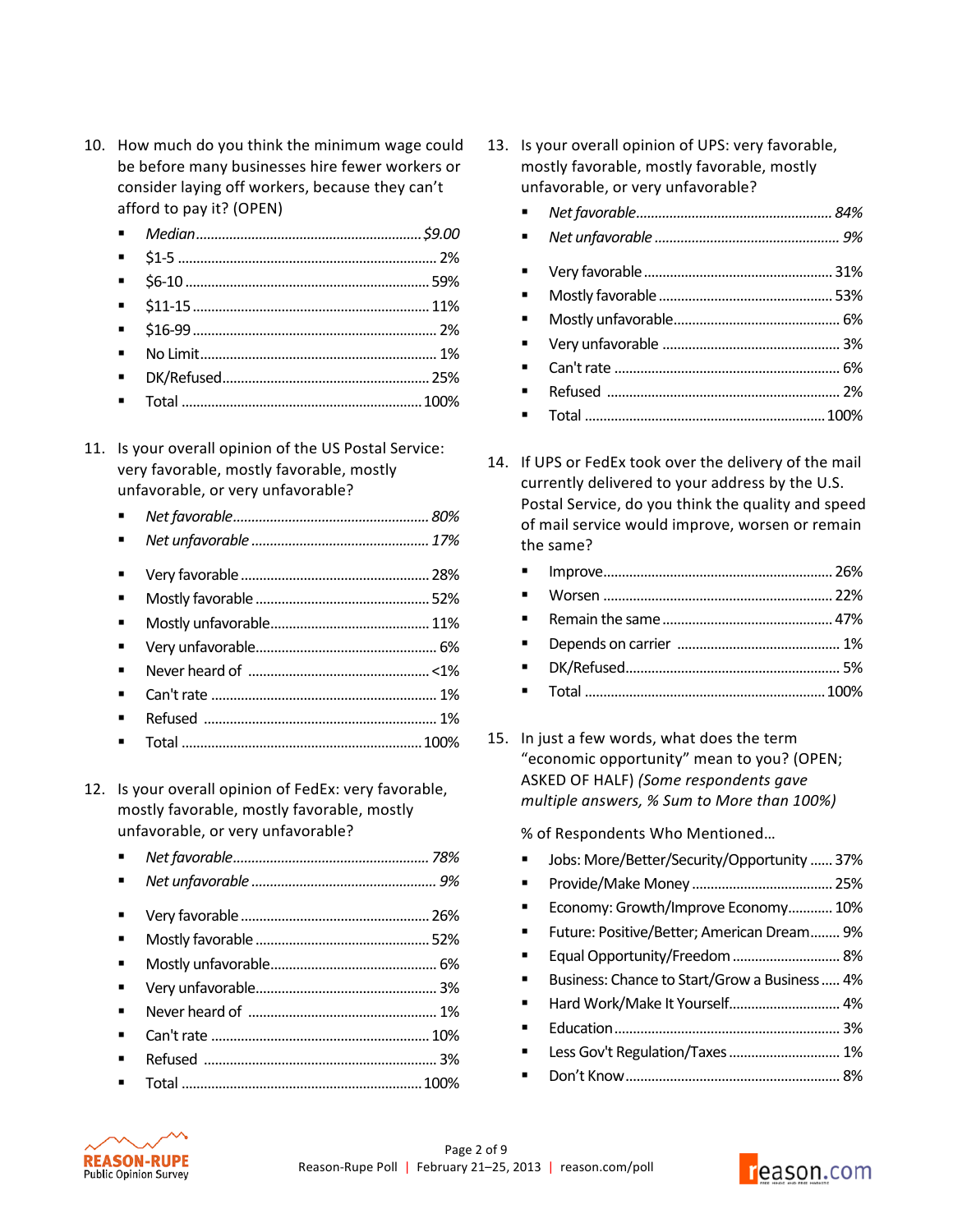16. In just a few words, what does the term "Crony" Capitalism" mean to you? (OPEN; ASKED OF HALF SAMPLE)!*(Some'respondents'provided'up'to'three' answers,'% Sum'to'More'than'100%)*

% of Respondents Who Mentioned...

|     |   | Bad/Wrong/False/Not Good For US 6%            |
|-----|---|-----------------------------------------------|
|     |   | Big Business Influencing Govt  6%             |
|     |   |                                               |
|     | п |                                               |
|     |   | Old: People, Politicians, Ideas  4%           |
|     |   | Politicians Helping Themselves 3%             |
|     |   |                                               |
|     |   |                                               |
|     |   | Democrats/President Obama 2%                  |
|     |   |                                               |
|     |   |                                               |
|     |   |                                               |
| 17. |   | When you hear the term "ObamaCare," what one  |
|     |   | or two words come to mind? (OPEN; HALF)       |
|     | ■ |                                               |
|     |   |                                               |
|     | ■ | A bad thing/idea/Strong negative comment. 24% |
|     | ■ |                                               |
|     | ■ | Better/Expanded Health Care  8%               |
|     | π | Socialized Medicine/Mandates  8%              |
|     |   | Health Care For All/Universal 7%              |
|     |   | Expensive/Higher Costs/Premiums 7%            |
|     |   | Affordable/Free Health Care  5%               |
|     |   |                                               |
|     | ■ |                                               |
|     | ■ |                                               |
|     |   | Concern/Fear/Scary/Confusing 4%               |
|     |   | Waste/Unnecessary/Inefficient  3%             |
|     |   |                                               |
|     |   |                                               |
|     |   | Needs Improvement/Lower quality  2%           |
|     |   |                                               |

- 18. Overall, given what you know about the health care law, would you say that country is (better off) with the health care law, (worse off) with the health care law, or has the health care law made no difference either way?
	- Better!off............................................................31%
	- Worse!off...........................................................37%
	- Made!no!difference..........................................24%
	- Too!early!to!tell (Vol.) ......................................... 2%
	- DK/Refused.......................................................... 6%
	- Total .................................................................100%
- 19. Do you think the health care law has made it (easier) for you to afford health care coverage, made it (harder) for you to afford health care coverage, or made no impact on your ability to afford health care coverage?
	- Easier..................................................................13% Harder................................................................26% Made!no!impact................................................58% Don't have health care coverage (Vol.).......... <1% DK/Refused.......................................................... 2%
	- Total .................................................................100%
- 20. Are you, yourself now covered by any form of health insurance or health plan or do you not have health insurance at this time? A health plan would include any private insurance plan through your employer or a plan that you purchased yourself, as well as a government program like Medicare or [Medicaid/Medi-CAL]
	- Covered by health insurance...................................82%
	- Not covered by health insurance ................... 18%
	- DK/Refused........................................................ <1%
	- Total .................................................................100%



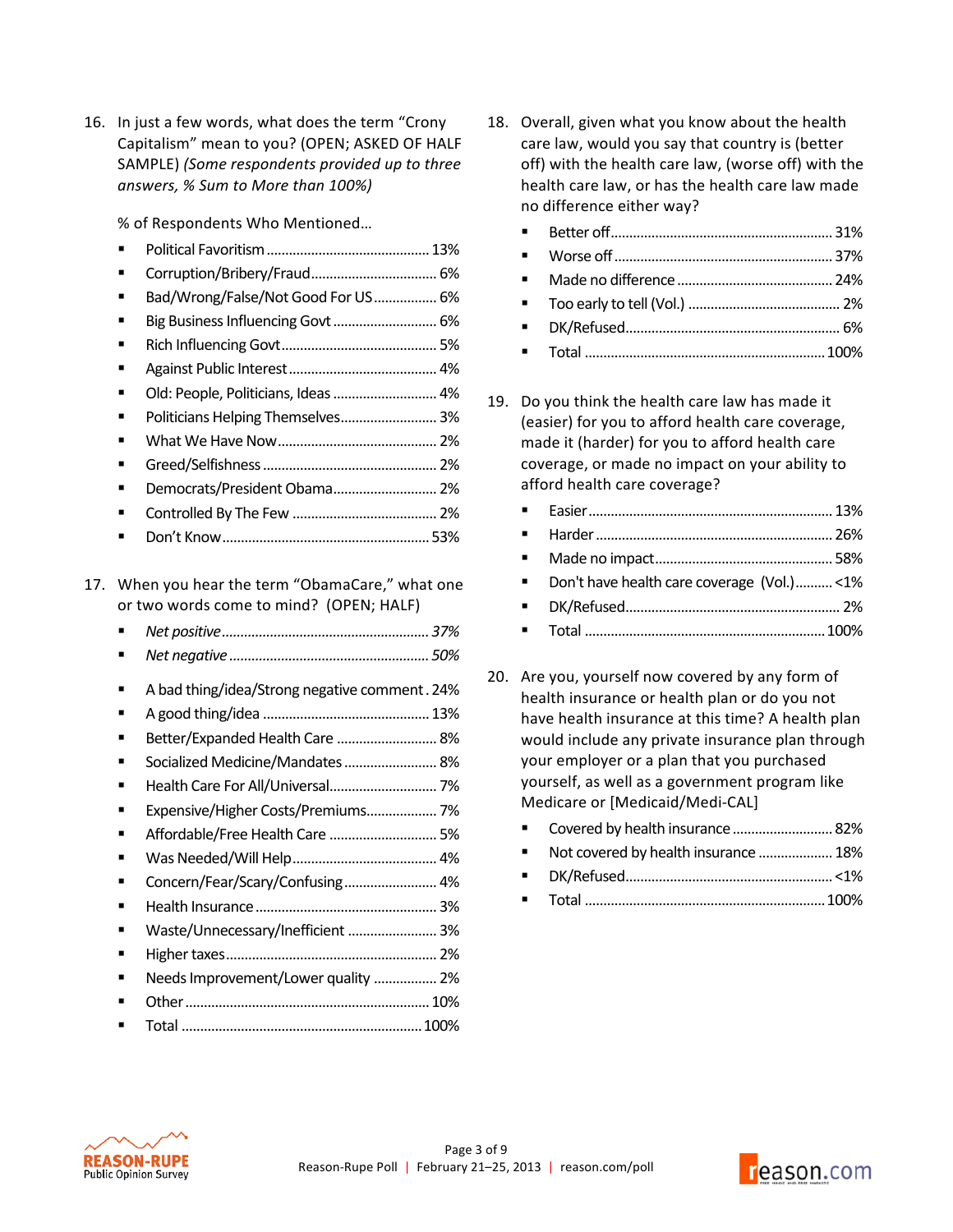- 21. Which of the following is your MAIN source of health insurance coverage? Is it a plan through your or your spouse's employer, a plan you purchased yourself, are you covered by Medicare or (Medicaid/Medi-CAL), some other government program, or do you get your health insurance from somewhere else?
	- **Plan through your/your spouse's employer... 54%**
	- Plan you purchased yourself............................... 10%
	- Medicare............................................................20%
	- Medicaid/Medi-CAL............................................ 7%
	- Some other government program.................... 3%
	- Somewhere!else ................................................. 3%
	- Plan!through!parent............................................ 2%
	- DK/Refused.......................................................... 1%
	- Total .................................................................100%
- 22. Next, do you think it is constitutional or unconstitutional for the president of the United States to order the killing of American citizens who are suspected of being terrorists?
	- Constitutional....................................................31%
	- Unconstitutional ...............................................57%
	- DK/Refused........................................................12%
	- Total .................................................................100%
- 23. The government has used unmanned military aircraft, or drones, to kill American citizens who are suspected of being terrorists. When it comes to the use of drones, how concerned are you that the government may abuse its power... a lot, some, not too much or not at all?
	- A!lot....................................................................32%
	- Some ..................................................................27%
	- Not!too!much....................................................19%
	- Not!at!all.............................................................17%
	- DK/Refused.......................................................... 5%
	- Total .................................................................100%
- 24. If your local police department is using drones, how much do you worry that they might invade your privacy...a lot, some, not too much, or not at all?
	- A!lot....................................................................40%
	- Some ..................................................................20%
	- Not!too!much....................................................18%
	- Not!at!all.............................................................21%
	- DK/Refused.......................................................... 1%
	- Total .................................................................100%
- 25. If a drone flew over your house and was recording you and your property without your permission, do you think you should have the right to destroy it, or not?
	- Yes......................................................................47% No.......................................................................47% Depends!.............................................................. 1% DK/Refused.......................................................... 4% Total .................................................................100%
- 26. In your view, does immigration (help grow) the U.S. economy, (hurt) the U.S. economy, or not make much impact on the U.S. economy?
	- Help!grow ..........................................................40%
	- Hurt....................................................................40%
	- Not!make!much!impact....................................14%
	- DK/Refused.......................................................... 5%
	- Total .................................................................100%
- 27. And, in your view, does increasing the number of immigrants in the U.S. take jobs away from native-born Americans, or not?
	- Takes jobs from native-born..................................55%
	- Does not take jobs from native-born.............. 42%
	- No!difference!(Vol.)............................................. 1%
	- DK/Refused.......................................................... 3%
	- Total .................................................................100%



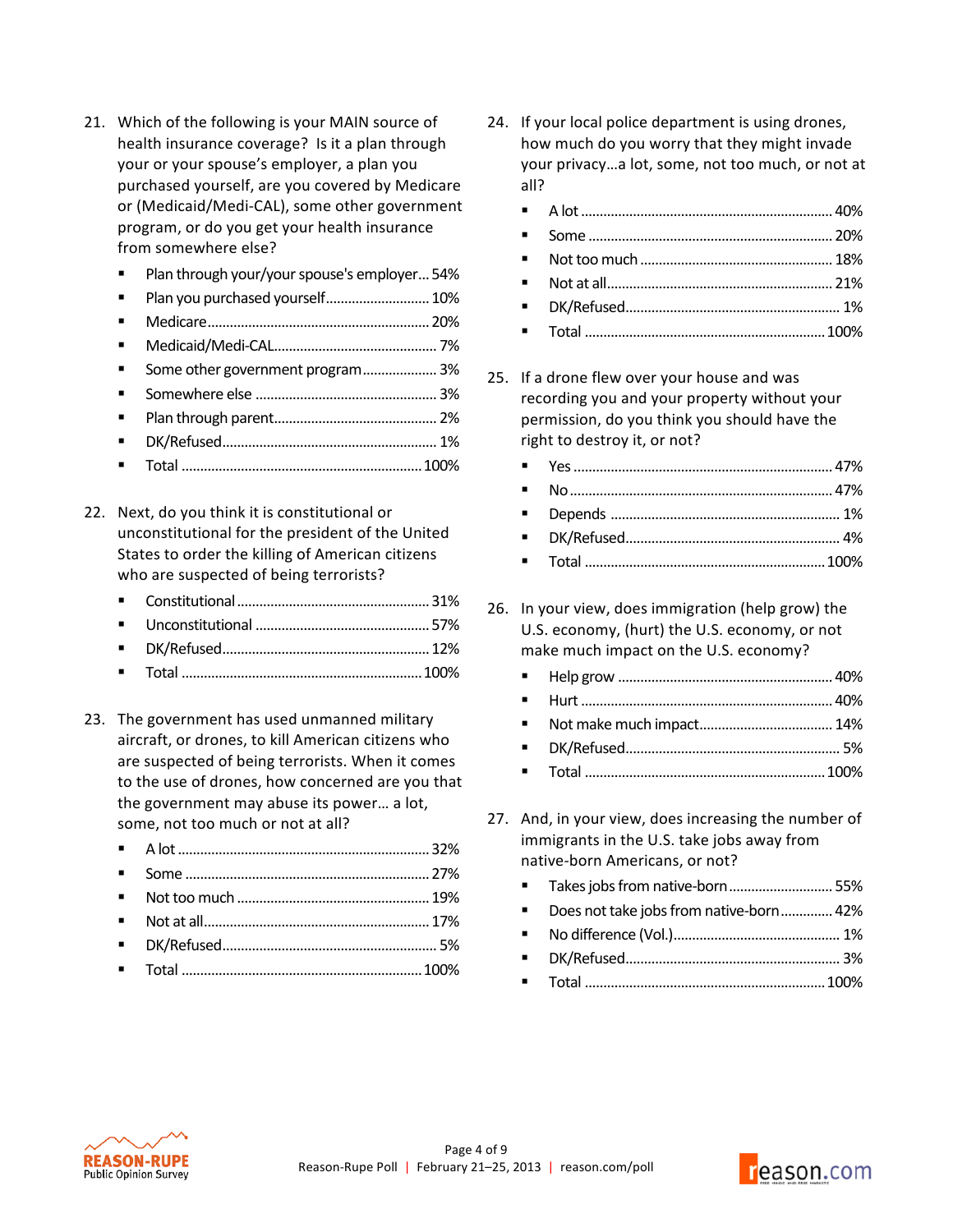- 28. In your view, do immigrants come to the United States primarily (to find jobs and improve their lives) or primarily (to try to obtain government services and welfare benefits)?
	- To find jobs and improve their lives................. 41%
	- To try to obtain govt services and benefits .... 44%
	- Both (Vol.)..........................................................12%
	- DK/Refused.......................................................... 3%
	- Total .................................................................100%
- 29. Do you favor or oppose requiring employers to check with a federal government database that verifies the legal immigration status of any job applicant they are considering hiring, including both native-born and foreign-born applicants?
	- Favor...................................................................79%
	- Oppose...............................................................17%
	- DK/Refused.......................................................... 4%
	- Total .................................................................100%
- 30. Would you favor or oppose this verification requirement if your name has to be kept in the federal database?
	- Favor...................................................................65%
	- Oppose...............................................................28%
	- DK/Refused.......................................................... 7%
	- Total .................................................................100%
- 31. Would you favor or oppose this requirement if business owners have to pay \$150 to verify the legal status of every worker they are considering hiring?
	- Favor...................................................................37%
	- Oppose...............................................................58%
	- DK/Refused.......................................................... 5%
	- Total .................................................................100%
- 32. Currently, the federal government limits the number of visas available for highly skilled workers to 85,000 per year, which is less than the number American companies request. Do you think this cap on visas for highly skilled workers, like engineer and doctors, should be raised, lowered, kept the same, or removed?
	- Removed............................................................11%
	- Raised.................................................................29%
	- Kept!the!same ...................................................44%
	- Lowered.............................................................11%
	- DK/Refused.......................................................... 6%
	- Total .................................................................100%
- 33. The US government also caps the number of temporary work visas given to low skilled workers at 66,000 per year, which is less than what American companies request. Do you think this cap on visas for low-skilled workers who work in landscaping, construction, and other fields, should be raised, lowered, kept the same, or removed?

- Total .................................................................100%
- 34. Which comes closest to your view about unauthorized immigrants who are currently living in the United States?
	- They should be allowed to stay in the U.S. and eventually be allowed to apply for citizenship if they meet requirements............ 55%
	- They should be allowed to stay in the U.S., but not be allowed to apply for citizenship.......... 4%
	- They should be allowed to stay in the U.S. temporarily as guest workers, and then be sent back to their home countries............. 11%
	- They should be deported back to their home countries............................................................27% DK/Refused.......................................................... 3% Total .................................................................100%

**REASON-RUPE Public Opinion Survey** 

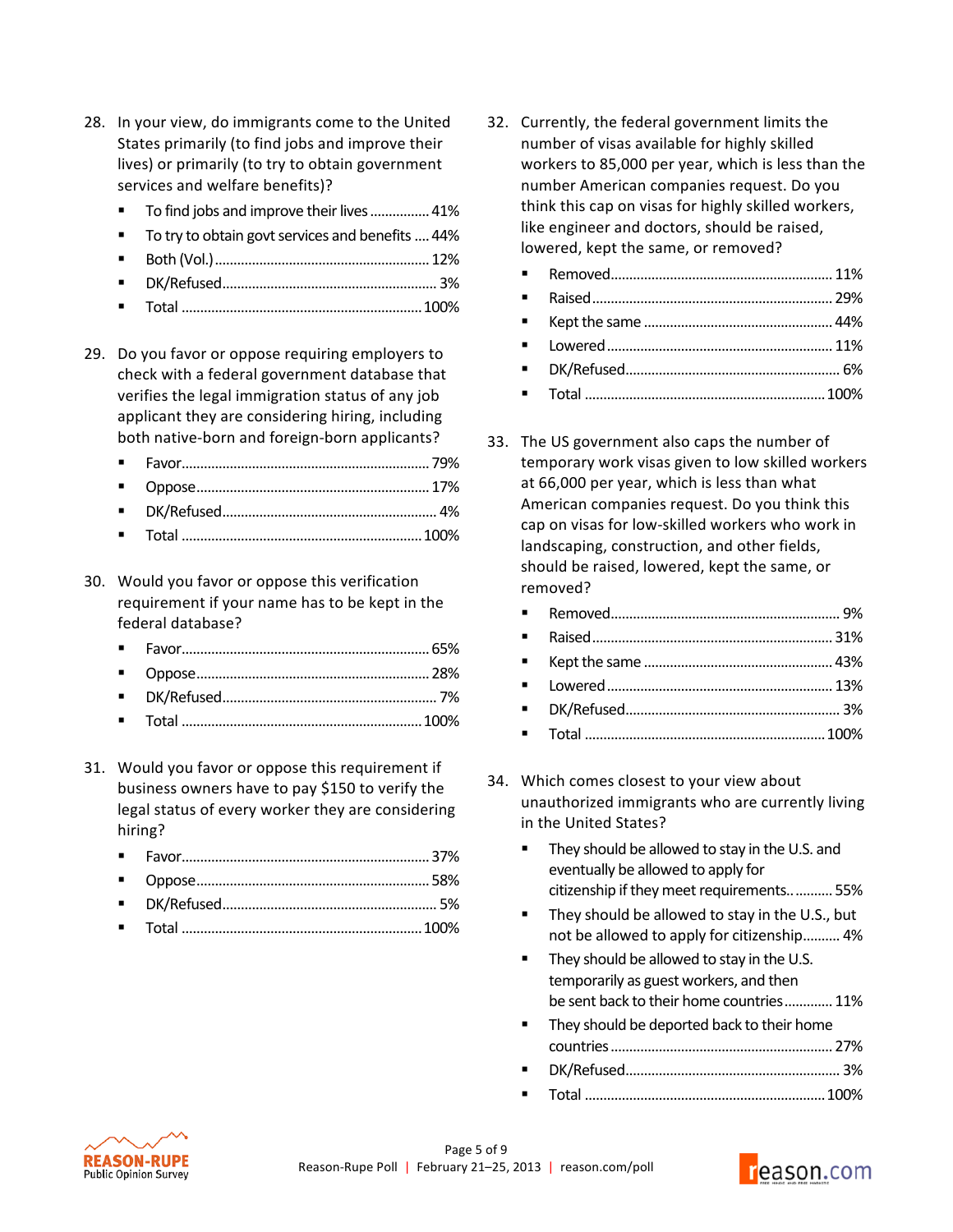- 35. Do you think the sale of soft drinks larger than 16 ounces in theaters, restaurants and other venues should be allowed or not allowed?
	- Allowed..............................................................71%
	- Not!allowed.......................................................26%
	- DK/Refused.......................................................... 3%
	- Total .................................................................100%
- 36. Do you think banning large servings of soda is an effective way to fight obesity, or not?
	- Effective .............................................................28%
	- Not effective......................................................68%
	- DK/Refused.......................................................... 3%
	- Total .................................................................100%
- 37. Some people say caffeinated beverages marketed as 'energy drinks' are dangerous to consumers. Do you think energy drinks should be allowed, or not allowed?
	- Allowed..............................................................59%
	- Not!allowed.......................................................34%
	- DK/Refused.......................................................... 7%
	- Total .................................................................100%
- 38. Do you think most energy drinks have more caffeine per ounce than coffee, less caffeine per ounce than coffee, or about the same amount of caffeine per ounce as:
	- More!caffeine!than!coffee ...............................61%
	- Less!caffeine!than!coffee.................................... 3%
	- About the same amount of caffeine............... 25%
	- DK/Refused........................................................12%
	- Total .................................................................100%
- 39. The Federal Trade Commission recently required the manufacturer of the malt beverage Four Loko to put a statement on each can indicating that the drink contains 4.7 servings of alcohol. Do you think this labeling change will...
	- Encourage consumers to drink less................. 14%
	- Encourage consumers to drink more ............. 17%
	- Have no impact on the amount drank............. 63%
	- DK/Refused.......................................................... 7%
	- Total .................................................................100%
- 40. Which of the following things would most upset you?
	- The cancellation of this year's Major League Baseball!season,................................................10% The cancellation of American Idol,..................... 2%
	- The cancellation of the current session of Congress,![OR]...................................................33%
	- None of these would upset you? .......................54%
	- DK/Refused.......................................................... 1% Total .................................................................100%
- 41. Please tell me which comes closer to your own opinion:
	- The less government the better [or]............... 46%
	- There are more things government should be doing ..................................................................48%
	- DK/Refused.......................................................... 6%
	- Total .................................................................100%
- 42. Please tell me which comes closer to your own opinion:
	- We need a strong government to handle today's complex economic problems [or] ................... 47%
	- People would be better able to handle today's problems within a free market with less government involvement .......................... 49% DK/Refused.......................................................... 5%
	- Total .................................................................100%



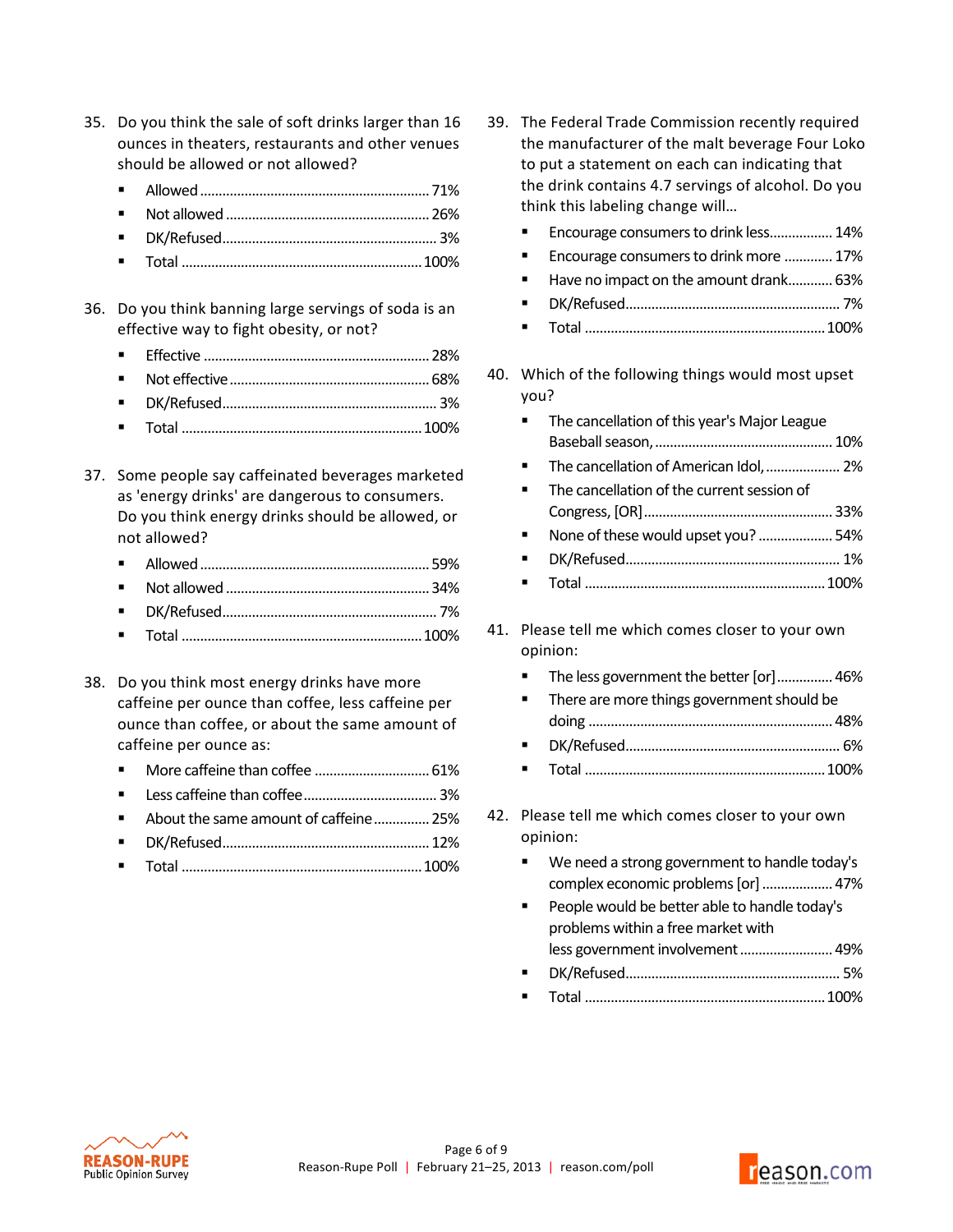| 43. Some people think the government should       |
|---------------------------------------------------|
| promote traditional values in our society. Others |
| think the government should not favor any         |
| particular set of values. Which comes closer to   |
| your own view?                                    |

- Gov't should promote traditional values........ 47%
- Gov't should not favor particular values......... 48%
- DK/Refused.......................................................... 6%
- Total .................................................................100%
- 44. What is your gender?

45. What is your age?

- 46. Thinking about your overall political philosophy, would you describe yourself as:
	- Conservative......................................................30%
	- Moderate...........................................................23%
	- Liberal.................................................................16%
	- Libertarian............................................................ 4%
	- Progressive .......................................................... 7%
	- Something!else..................................................15%
	- DK/Refused.......................................................... 6%
	- Total .................................................................100%

47. In politics today, do you consider yourself a...

- 48. {Asked of Independents} Do you *LEAN* more towards the...?
	- Republican Party...............................................33%
	- Democratic Party ..............................................34%
	- Independent/Don't Lean to Either Party ....... 22%
	- Other!Party! ......................................................... 3%
	- DK/Refused.......................................................... 9%
	- Total .................................................................100%

## 49. Party Identification (DERIVED)

- Democrat...........................................................34% Independent-Lean!Democrat..........................15% Independent......................................................10% Independent-Lean Republican ........................ 14% Republican.........................................................23% DK/Refused.......................................................... 4% Total .................................................................100%
- 50. In just a few words, why do you consider yourself...Republican/Lean Republican, Democratic/Lean Democratic (OPEN)

| GOP: Economic philosophy/small govt  14% |  |
|------------------------------------------|--|
|                                          |  |
|                                          |  |

- GOP: Don't like the Democrats/Obama ........... 9%
- GOP:!Born!and!raised ......................................... 8%
- GOP: Believe in Constitution................................ 2% GOP: Don't believe In giving away free stuff.... 2%
- GOP:!Other!reason............................................14%
- Total .................................................................100%
- Dem:!Represents!my!beliefs............................25%
- Dem:!Born!and!raised.......................................18%
- Dem: Represents the people............................ 16%
- Dem: Don't like the Republicans...................... 13% Dem:!Taking!care!of!people.............................10%
- Dem:!Liberal ........................................................ 3%
- Dem: Believe in gov't involvement.................... 1%
- Dem:!Other!reason...........................................14%
- Total .................................................................100%



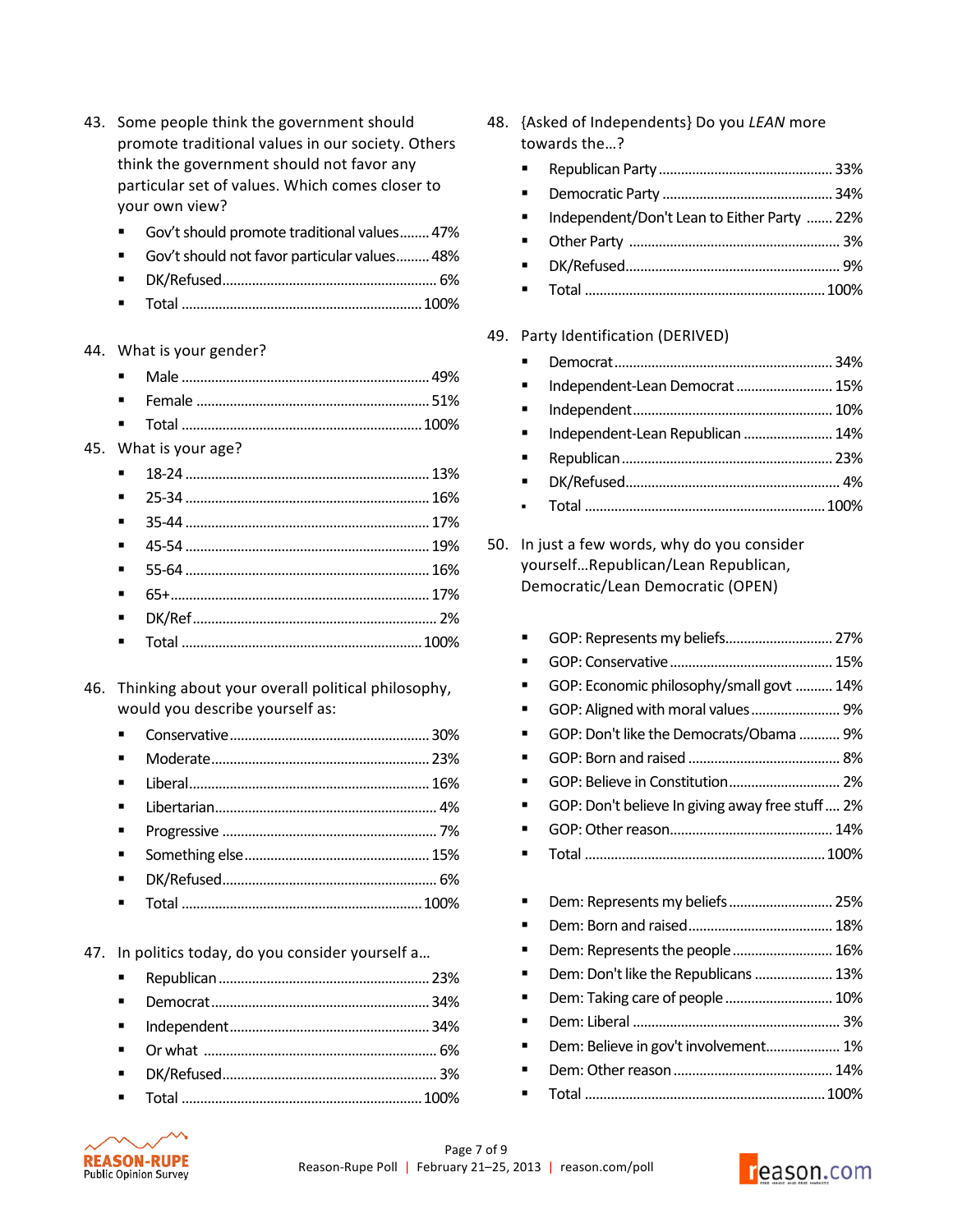| 51. | In just a few words, why do you consider yourself<br>an Independent in politics? (OPEN)               |
|-----|-------------------------------------------------------------------------------------------------------|
|     | Ind: Agree/disagree with both 30%                                                                     |
|     |                                                                                                       |
|     | Ind: Neither party trustworthy  18%                                                                   |
|     | Ind: Choose best person for job  12%                                                                  |
|     | Ind: Don't care about politics 8%                                                                     |
|     |                                                                                                       |
|     |                                                                                                       |
|     |                                                                                                       |
| 52. | Do you consider yourself to be a supporter of the<br>Tea Party movement or not?                       |
|     |                                                                                                       |
|     |                                                                                                       |
|     |                                                                                                       |
|     |                                                                                                       |
|     |                                                                                                       |
| 53. | What is the highest level of school you have<br>completed or the highest degree you have<br>received? |
|     |                                                                                                       |
|     |                                                                                                       |
|     |                                                                                                       |
|     |                                                                                                       |
| 54. | Race/Ethnicity                                                                                        |

- 55. What is your household income category?
	- Less than \$30,000 per year............................... 27%
	- \$30,000!but!less!than!\$45,000 ........................14%
	- \$45,000!but!less!than!\$60,000 ........................15%
	- \$60,000 but less than \$75,000 ......................... 11%
	- \$75,000!but!less!than!\$90,000 .......................... 6%
	- \$90,000 but less than \$110,000 ............................ 6%
	- \$110,000!but!less!than!\$150,000...................... 7%
	- \$150,000!butless!than!\$250,000...................... 5%
	- More!than!\$250,000........................................... 2%
	- DK/Refused.......................................................... 8%
	- Total .................................................................100%
- 56. Thinking about 10 years from now, what do you expect your annual household income to approximately be? (OPEN)

| ■ |  |
|---|--|
|   |  |
|   |  |
|   |  |
|   |  |
|   |  |
|   |  |
| ■ |  |
|   |  |
|   |  |

57. Expected Future Income Mobility (DERIVED)